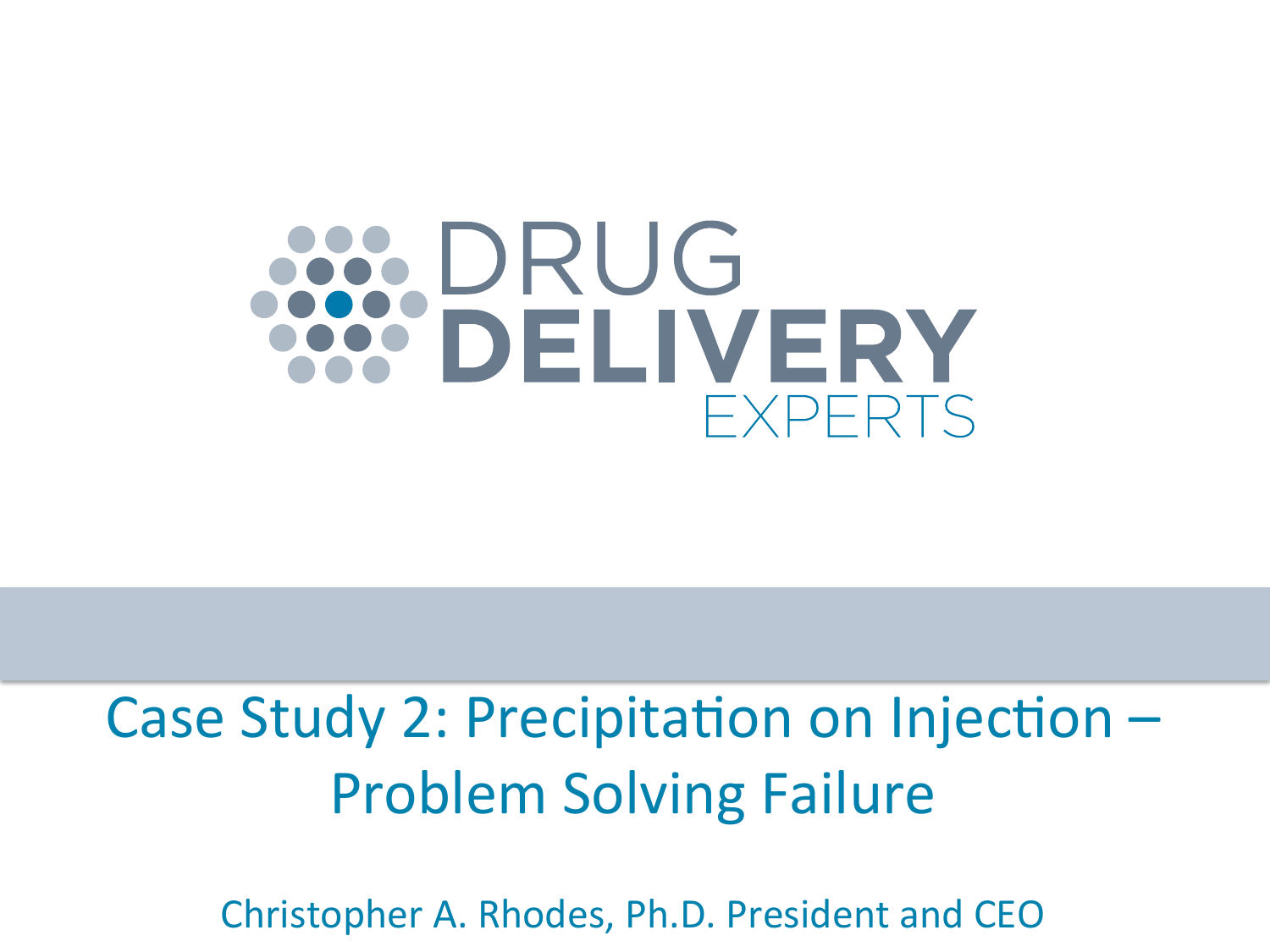Precipitation on Injection: Problem Statement 



#### **Clinical program halted**

- Clinical dose escalation limited by injection site reaction
- Exposure not linear with increasing dose in human

### **Reformulate to proceed forward**

• Significant work already done to evaluate improved formulations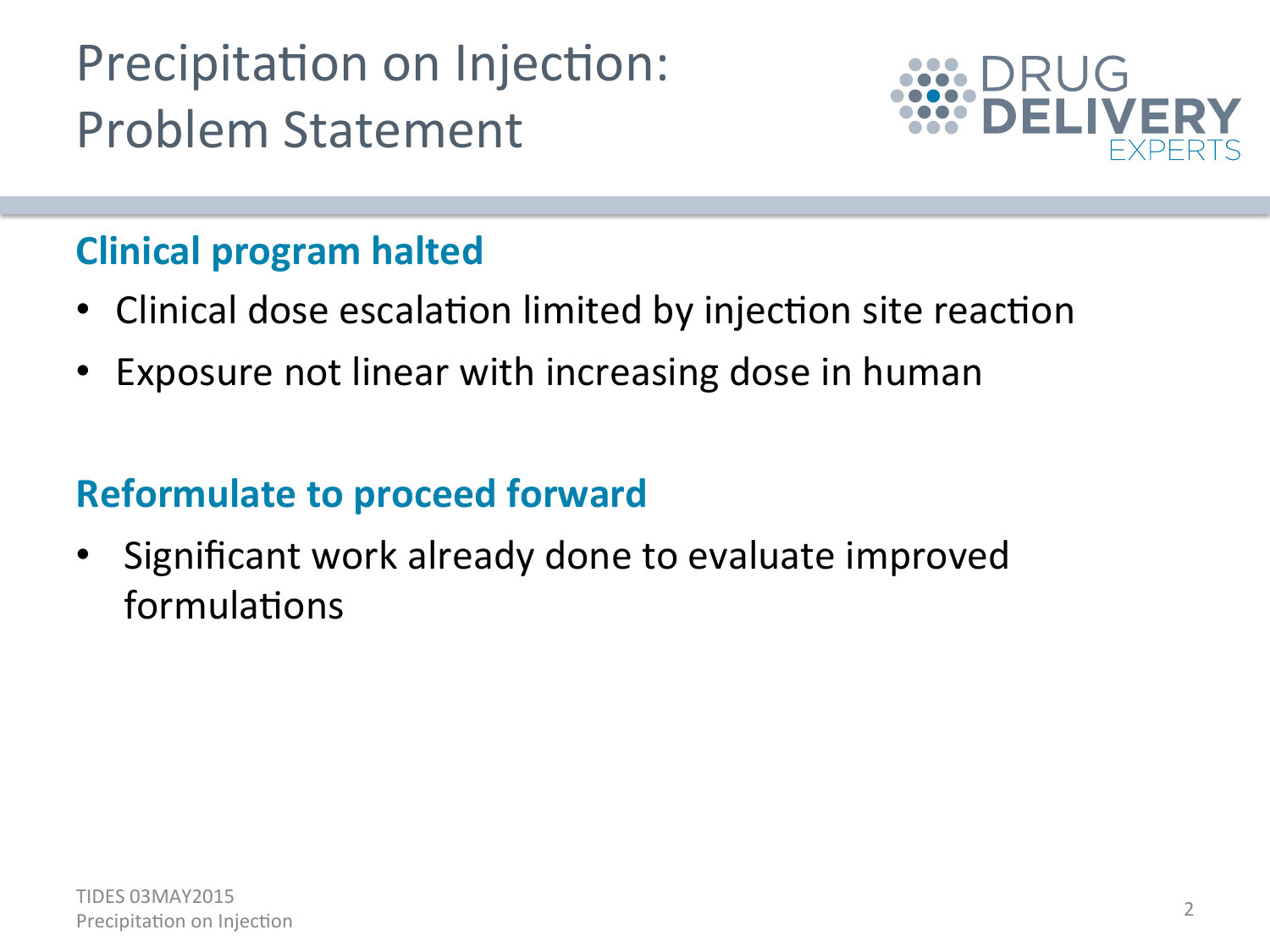Precipitation on Injection: **Outstanding Questions** 



#### **Bioavailability**

- Not determined in humans
- Rodent study conducted to evaluate
	- •Conducted and observed <10% bioavailability
	- Concentration effect on exposure

#### **Reformulation work suggested an excipient that may help**

- Concern for concentrations needed
- Concern over approvability of excipient not in many formulations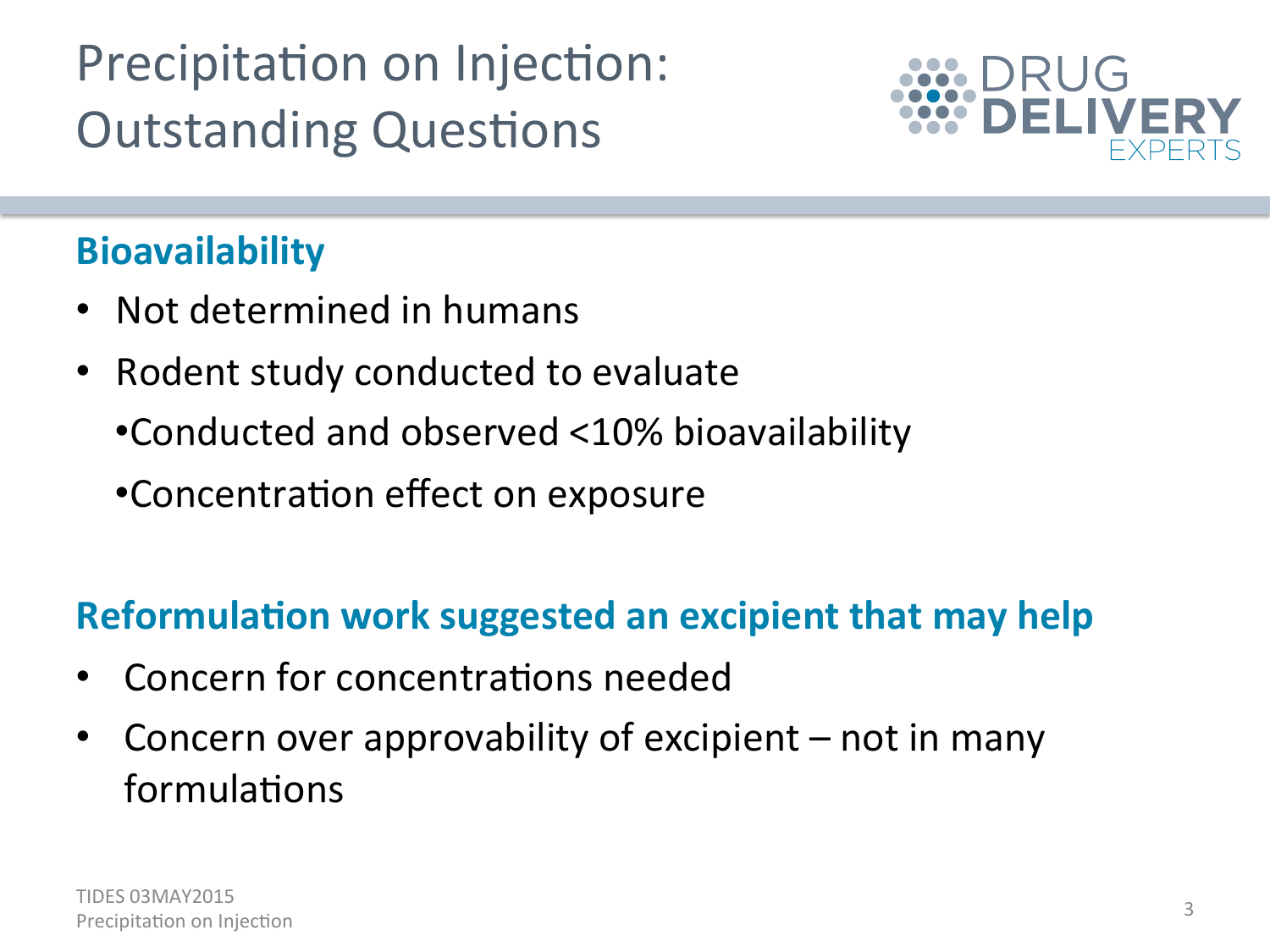# **Bioavailability for Most** Biologics > 50%





Fig. 3. Relationship between systemic availability of biotherapeutics and their molecular weight in various species. The data are provided in Tables I and II

WFRichter et al AAPS Journal 2012 14 (3) 559-570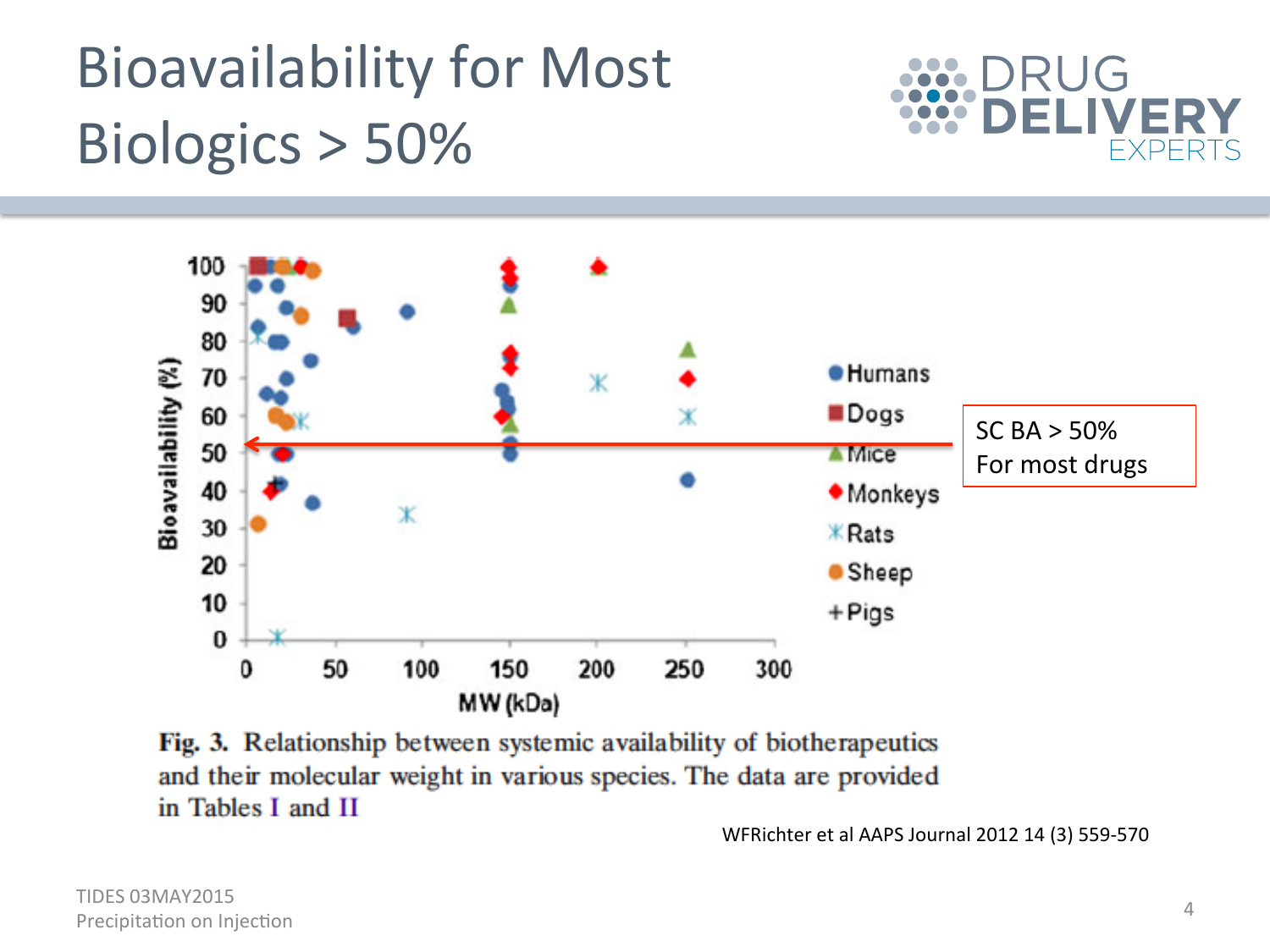## **Higher Levels of Excipient Improve Biocompatibility**





TIDES 03MAY2015 Precipitation on Injection 5<br>Precipitation on Injection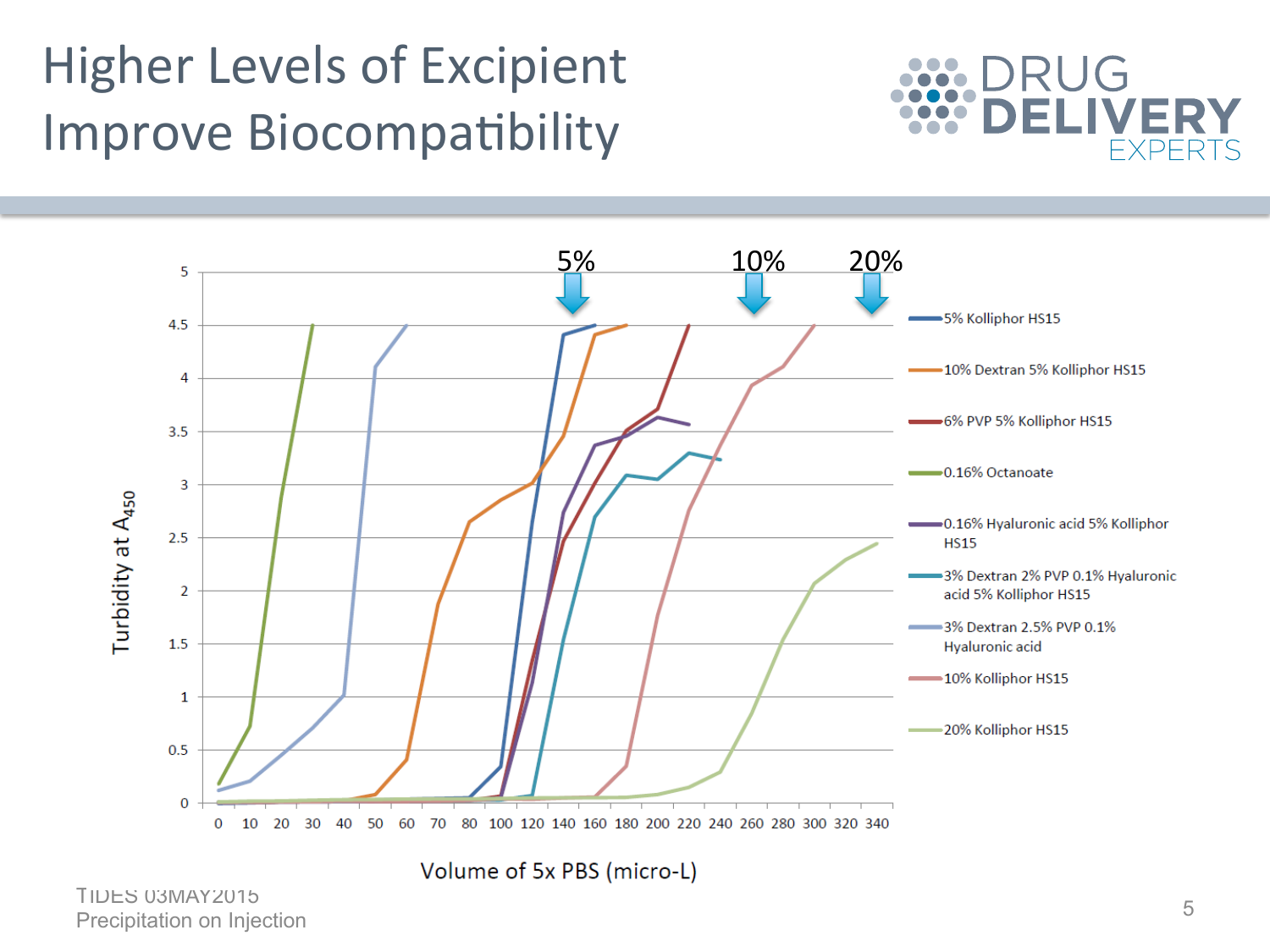### Poloxamer 407 has similar effect and is in commercial product





\*has specific formulation: PVP mixed in acetic acid with peptide first, then spiked with polysorbate 20. <sup>\*\*</sup> All Polysorbate 20 formulations are based on volume percent not (weight/volume) percentage.

not be committed by the control of the control of the control of the control of the control of the control of the control of the control of the control of the control of the control of the control of the control of the con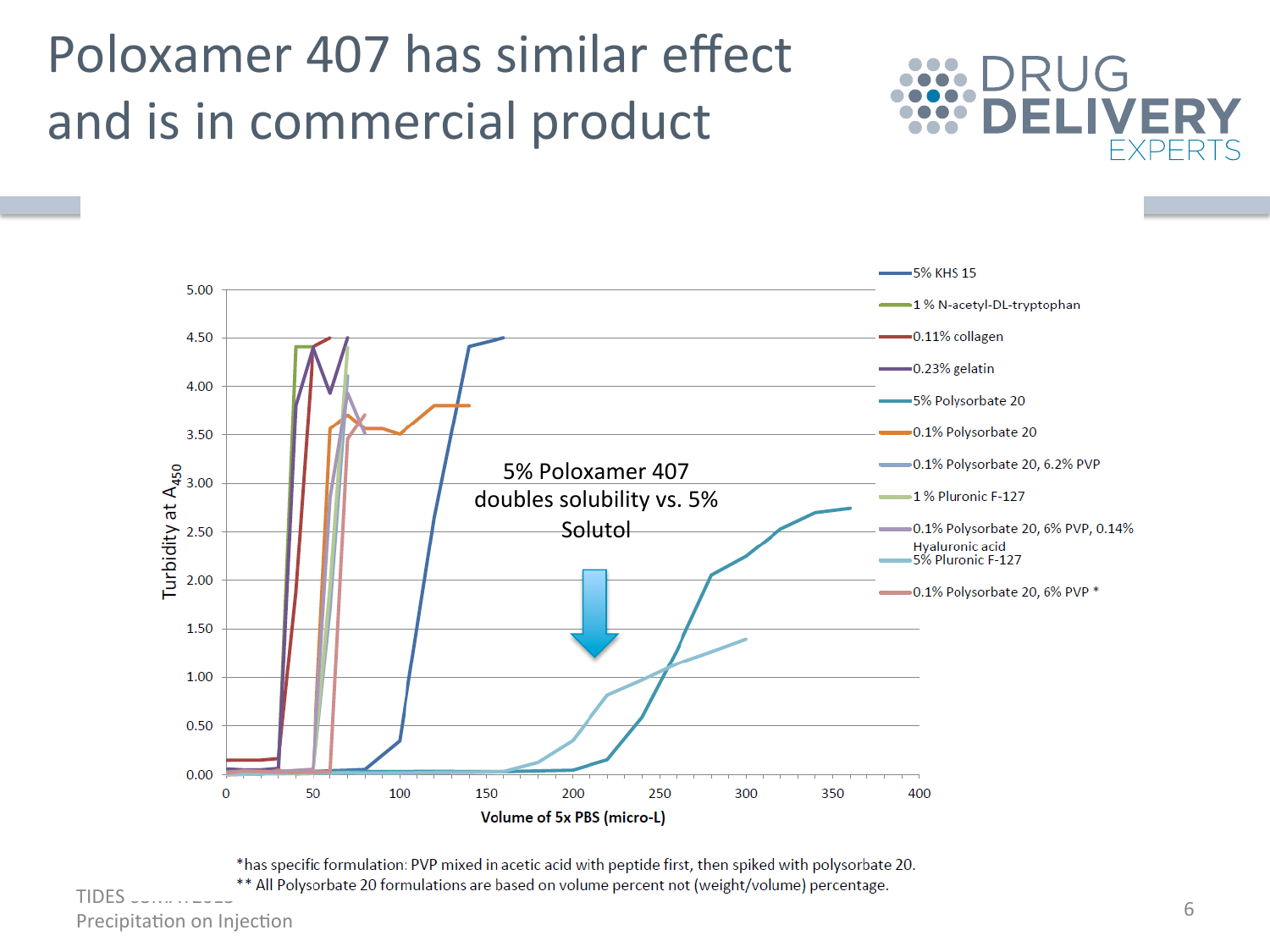# Poloxamer 188 also helps



TIDES 03MAY2015 Precipitation on Injection **7** 

 $\left( \begin{array}{c} \hline \end{array} \right)$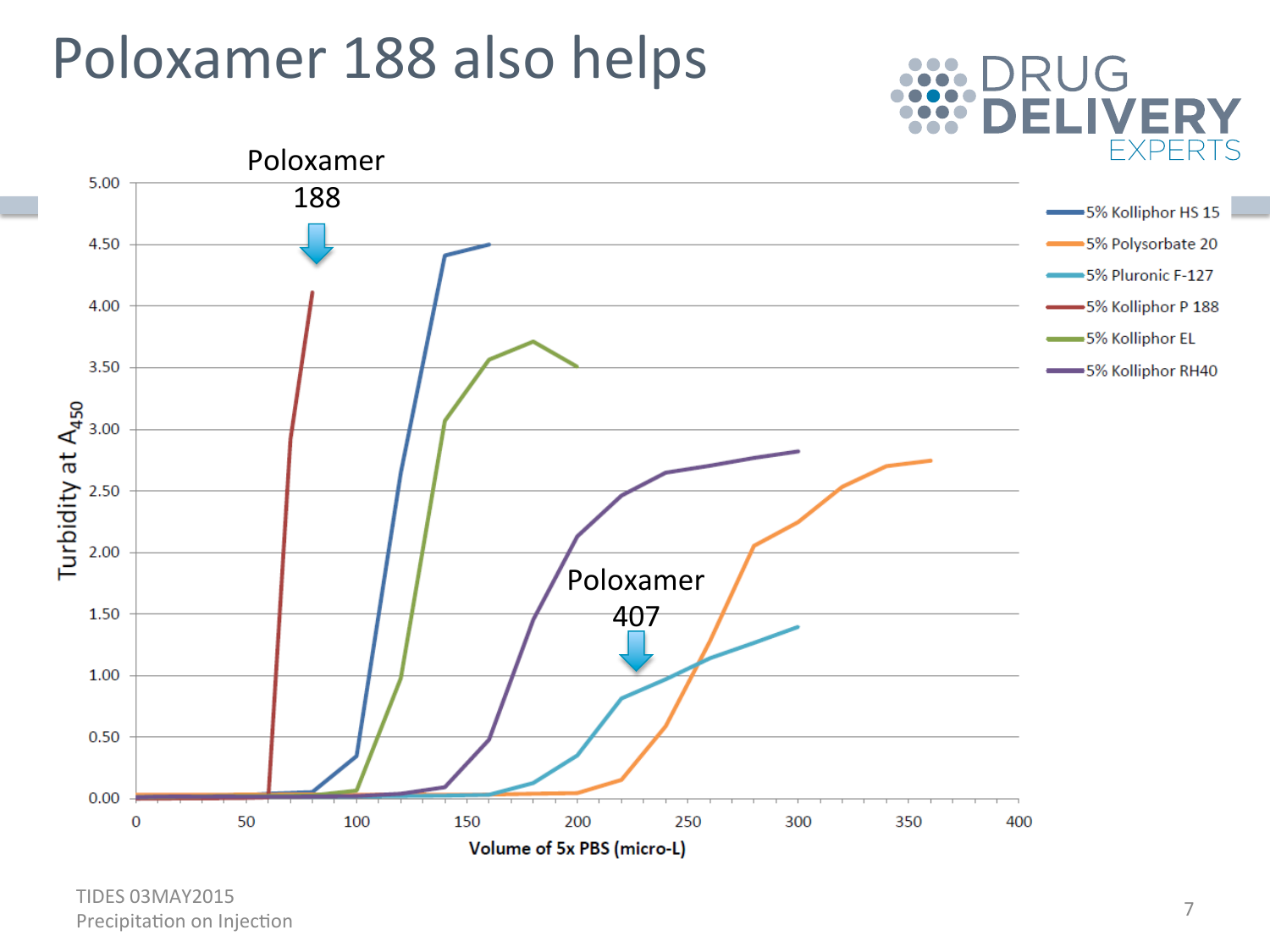### Plasma Compatibility Useful for Screening Aqueous Miscible Formulations

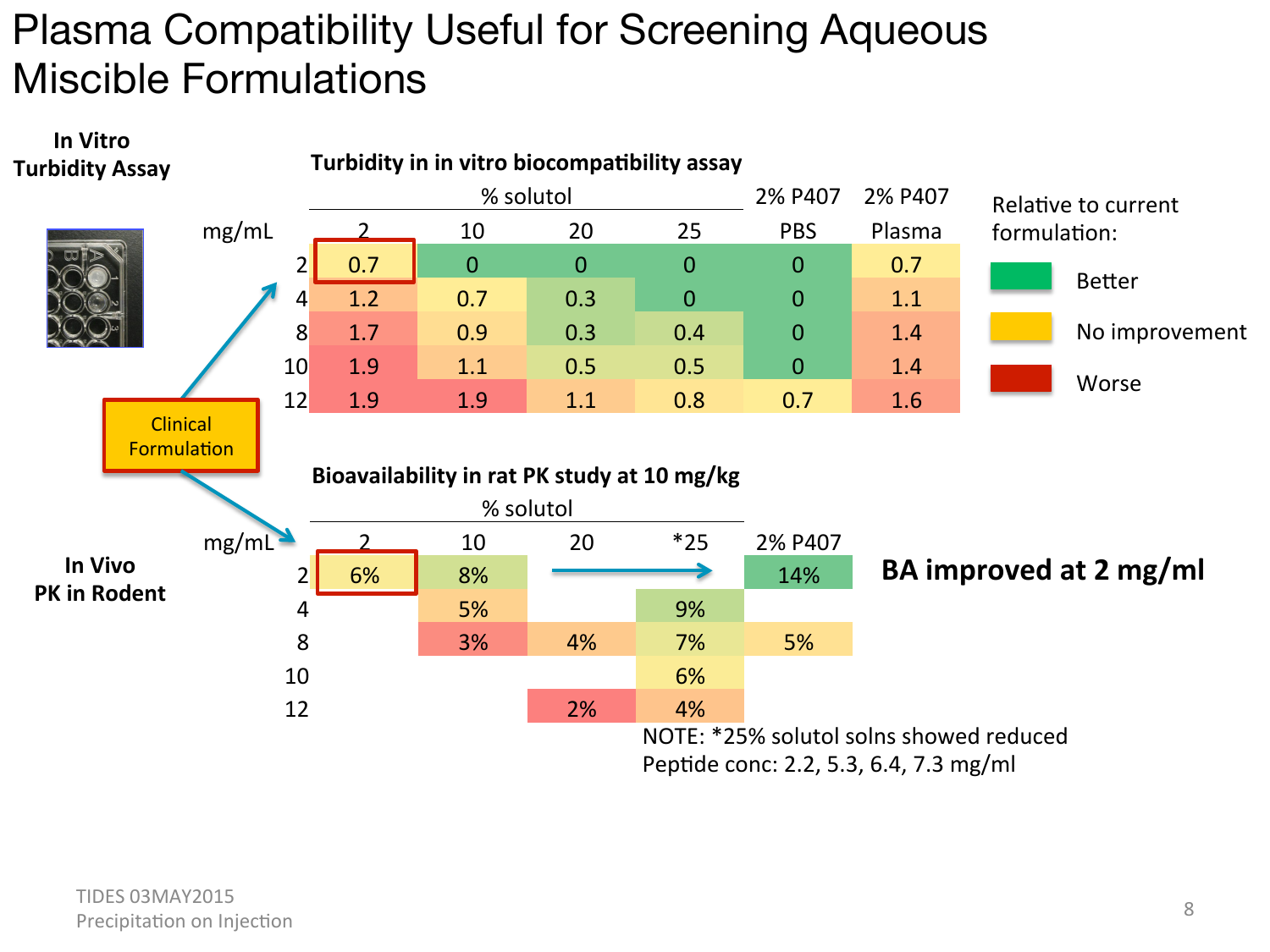Conclusion: Failure



### **Problem considered too difficult to solve in the short term** And may be insoluble or non-solvable

**Program discontinued**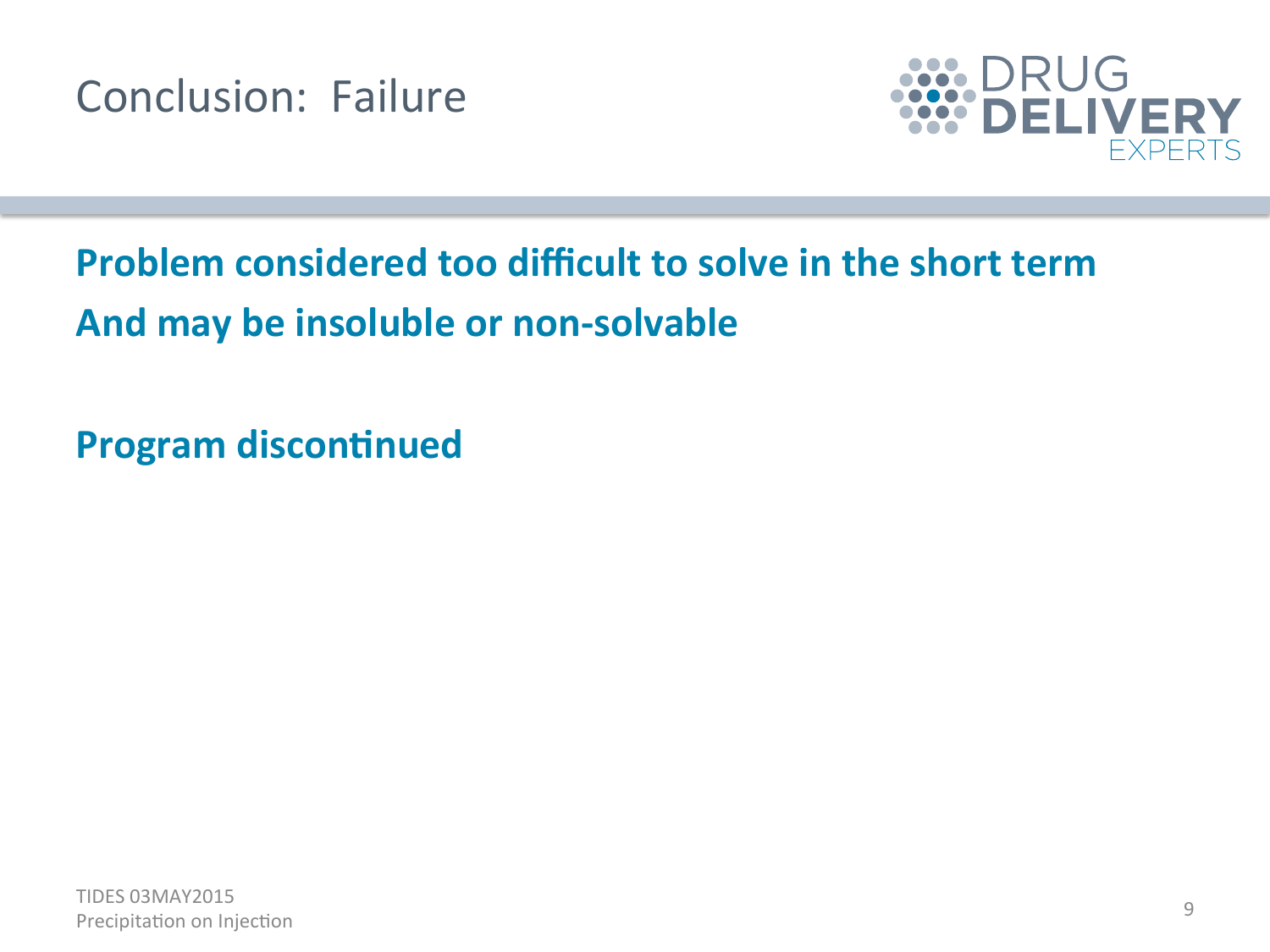### References for solulibilization



Can be obtained on the BASF website:

#### **Solubility Enhancement with BASF Pharma Polymers** Solubilizer Compendium Thomas Reintjes October 2011

#### **Pharmaceutical Technology of BASF Excipients**

Volker Buhler June 2008 

**Solubilizing Excipients in Oral and Injectable Formulations** Strickley, Robert G Pharmaceutical Research; Feb 2004; 21, 2; ProQuest Central pg. 201